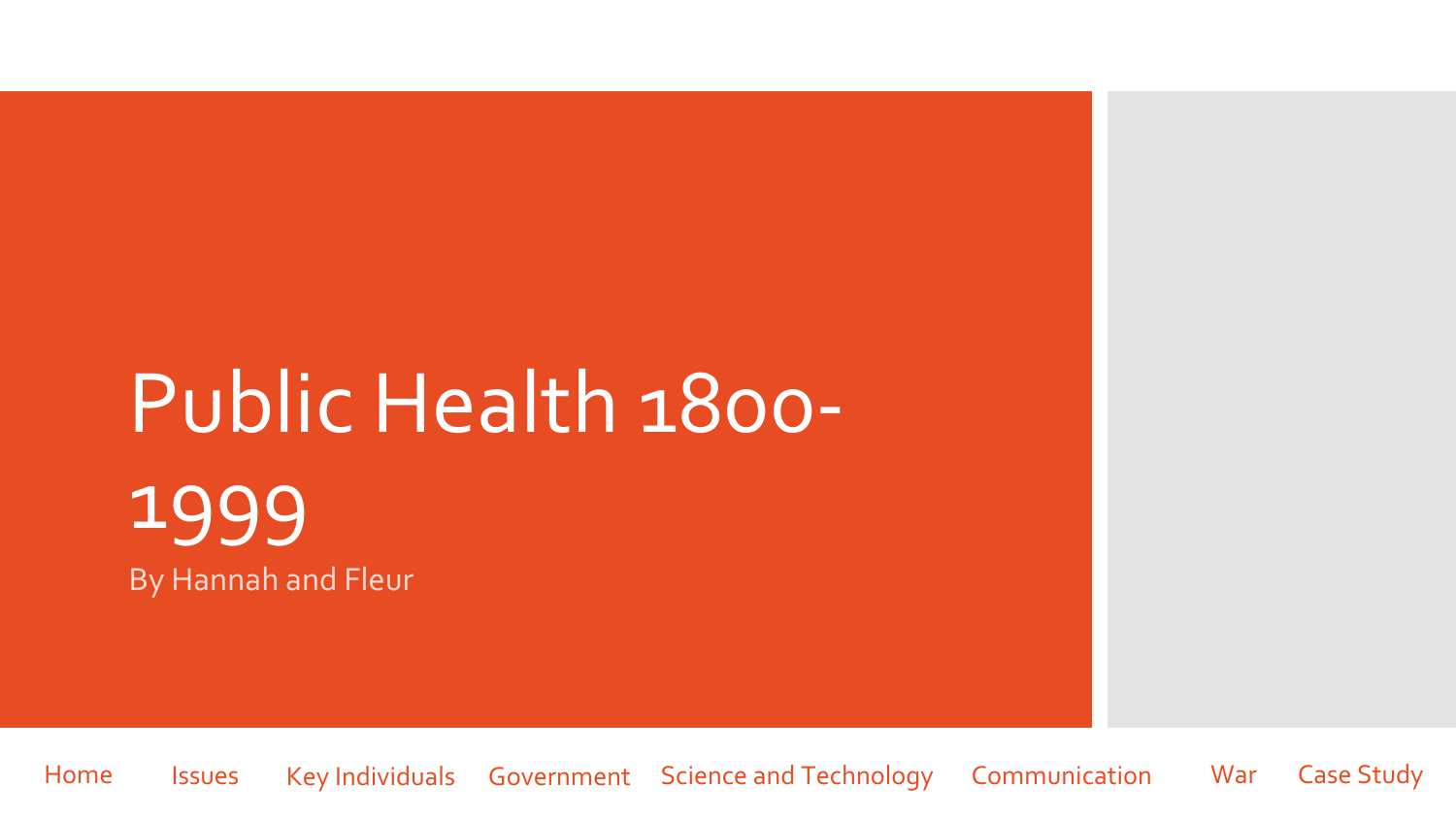## <span id="page-1-0"></span> $Issues - 19<sup>th</sup>$ **Century**

- Diseases (Cholera, Typhoid, TB etc.)
- ⚫The Great Stink
- Poverty
- ⚫Shared toilets
- ⚫Shared water supplies
- ⚫Waste from cesspits was carried through the streets in carts
- ⚫Many still believed that miasma caused illnesses
- Still using home remedies and superstitions to treat many illnesses
- Healthcare was expensive many families couldn't afford treatment
- ⚫Factories polluted air with smoke from coal burning.
- ⚫Child Labour
- ⚫The industrial revolution brought about an increase in many new illnesses like scrotal cancer, 'phossy-jaw' and pneumoconiosis.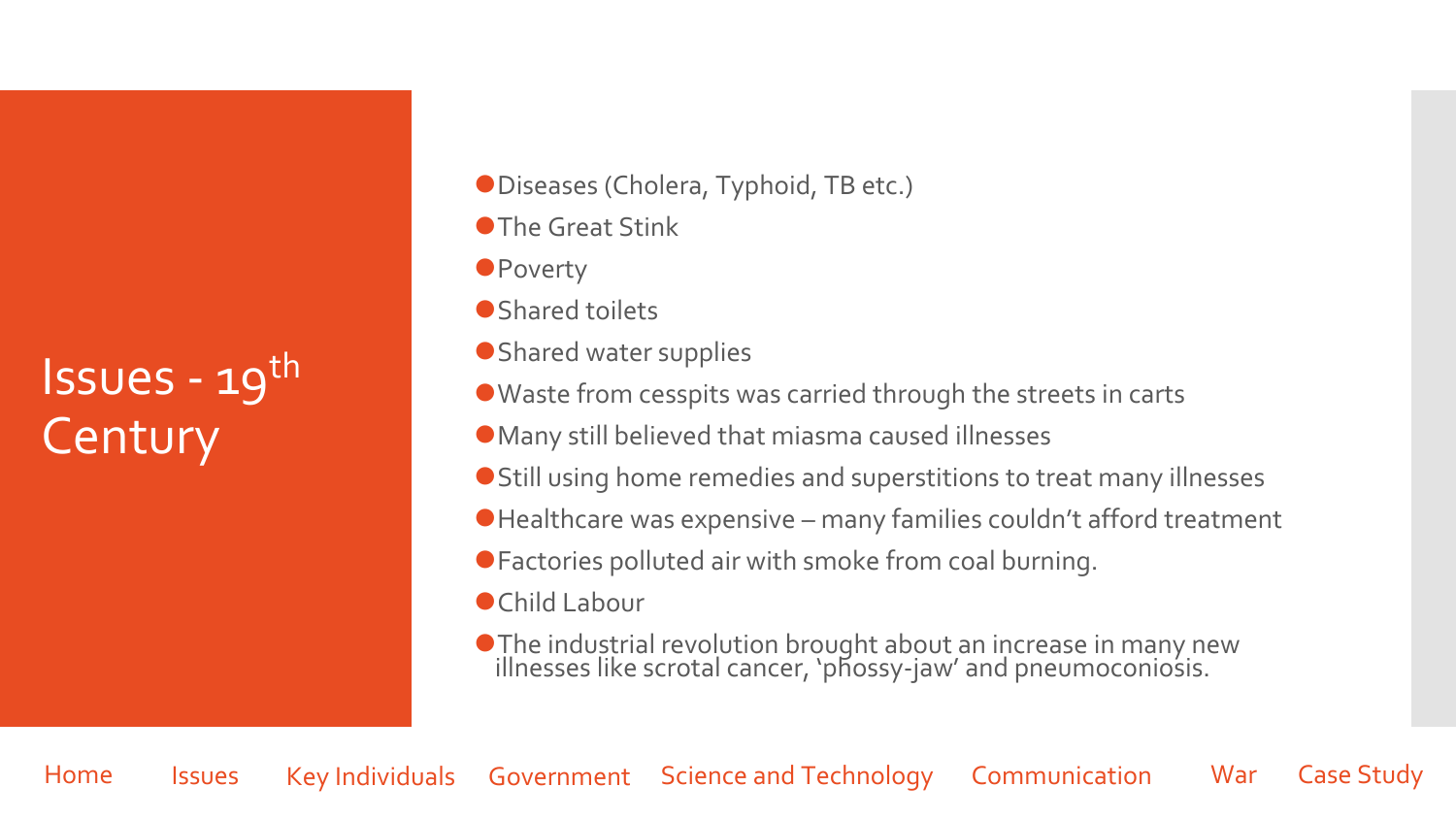## The Great **Stink**

- ⚫Dry weather had combined with waste human and industrial- as there was no rain to wash it down the river Thames.
- This combination caused a terrible smell to radiate from the river, worrying the public as they stilled believed in the 'miasma theory'.
- ⚫The problem had been going on for years as the sewers emptied straight into the river.
- ⚫The fear of 'miasma' called for action from the local and national administrators who started to wonder about possible solutions.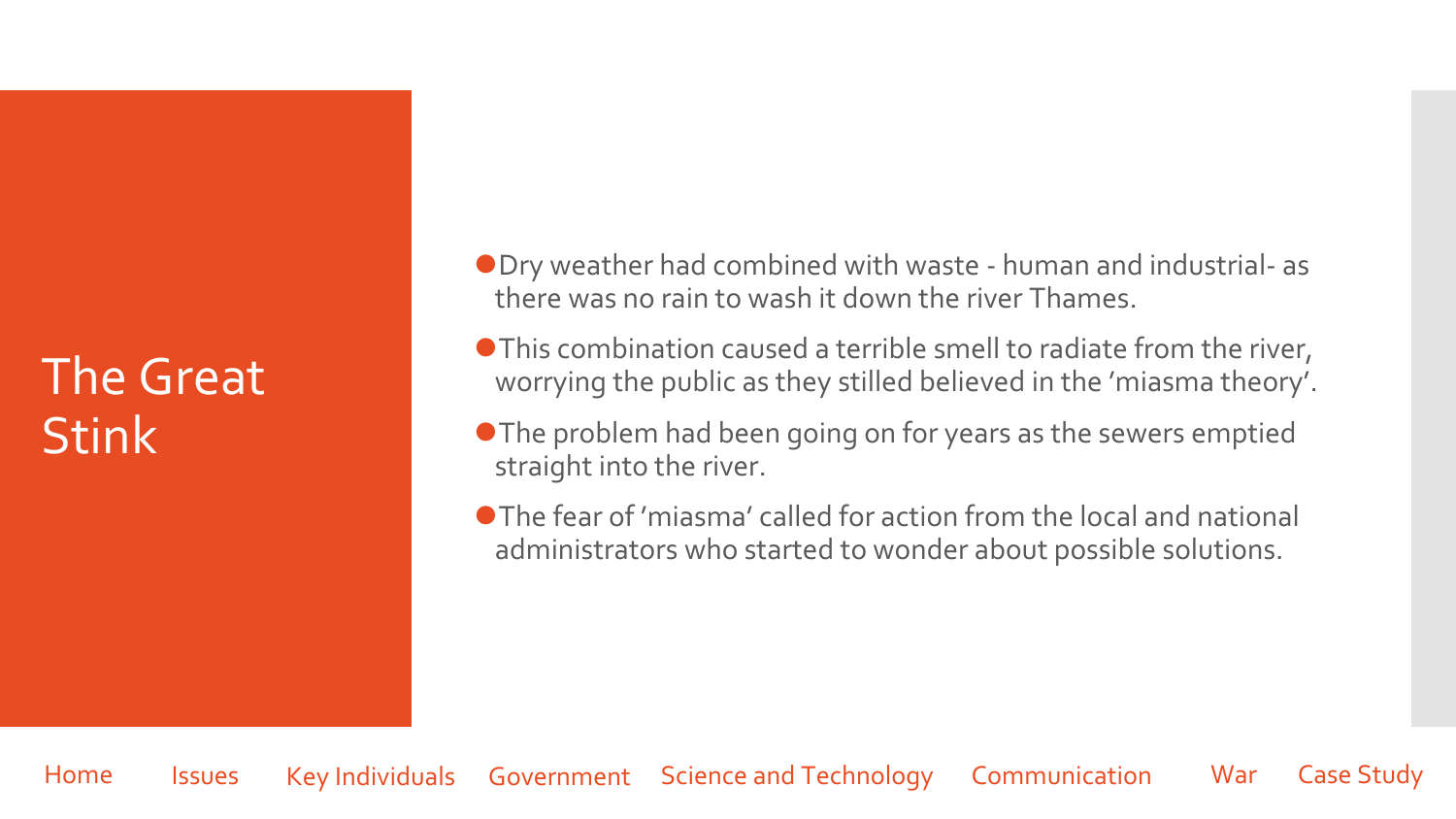## The Spanish **Lady**

- ●Began in 1918 and spread across the entire world killing an estimated  $20 - 40$  million.
- ⚫Thought to originate from Bird Flu in China.
- ⚫Many believed it to be German Warfare like mustard gas.
- Due to mass troop movements in the war, disease was spread within armies.
- ⚫Homecoming soldiers then spread the disease throughout the civilian population.
- ⚫The government tried to reduce panic by issuing censorships, however newspapers were allowed to report the  $\acute{\tau}$  million deaths in Spain.
- ⚫Originally labelled the 'Three-Day Fever' due to the general symptoms and quick recovery.
- Up to 20% of infected, died.
- ●In a few months, 280,000 in the UK died.
- ⚫There were no recognized treatments or antibiotics.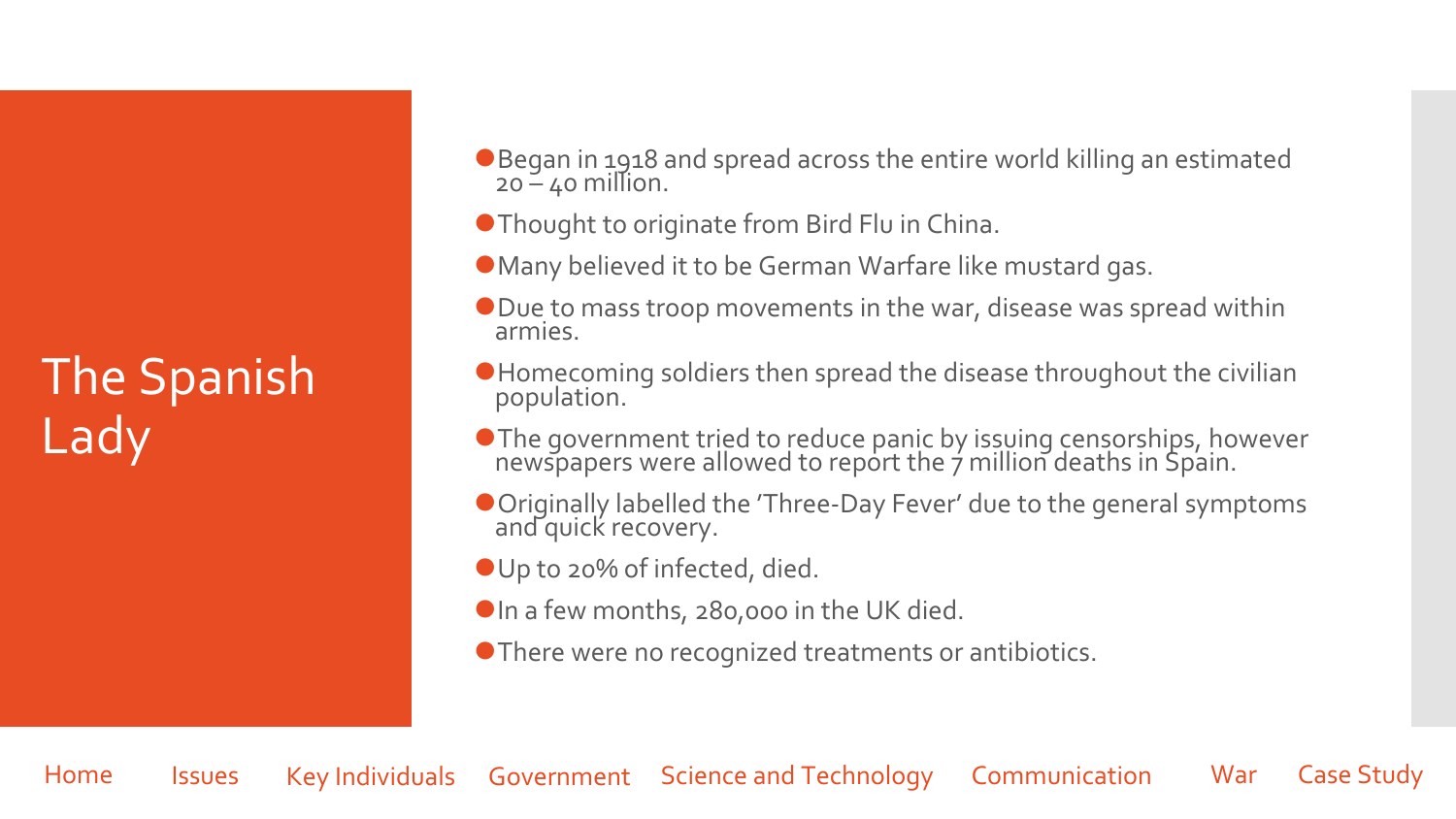## Issues - 20th **Century**

⚫Not everyone had access to free healthcare.

- ⚫Fumes from cars and smoke from factories caused pollution (Killer Smog).
- ⚫Home remedies were still being used.
- ⚫Towns became more crowded as the population grew due to advances in medical care.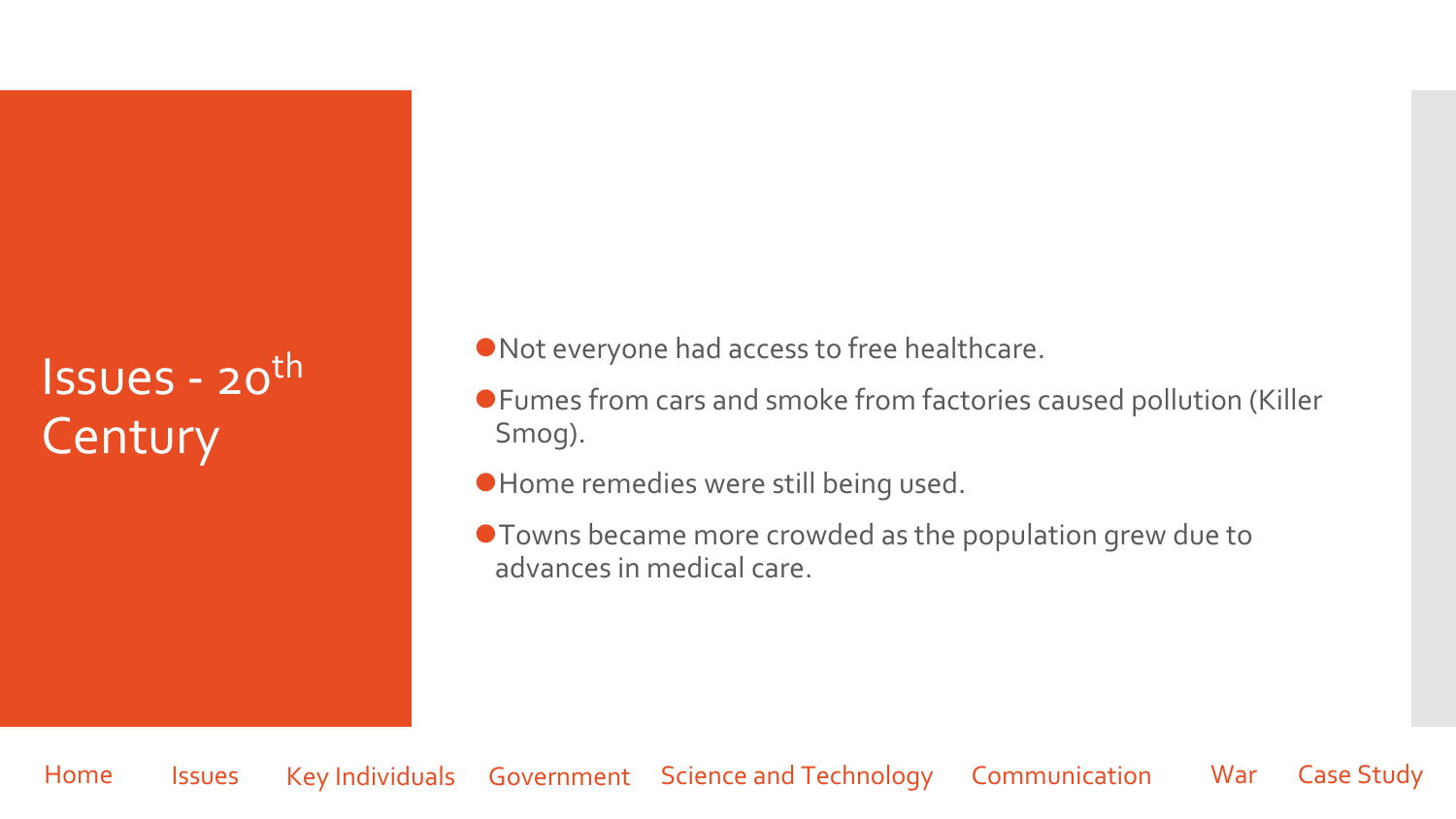## Killer Smog

- Air pollution and coal smoke got trapped over the city from  $5<sup>th</sup>$  9 th December 1952.
- ⚫12,000 people died as a result and 100,000 were taken ill.
- As a result of this, the government passed the Clean Air Acts in 1956 and 1968 which tried to reduce coal fires.
- New towns like Milton Keynes were built to attempt to move people to greener settings where home and industry were separated.
- ⚫Houses were built with spacious gardens, and cycle paths and pedestrian ways were to be created.
- ⚫Council houses and slums were offered as 'decent housing'.
- ⚫Modern tower blocks were built with central heating, bathrooms and fitted kitchens.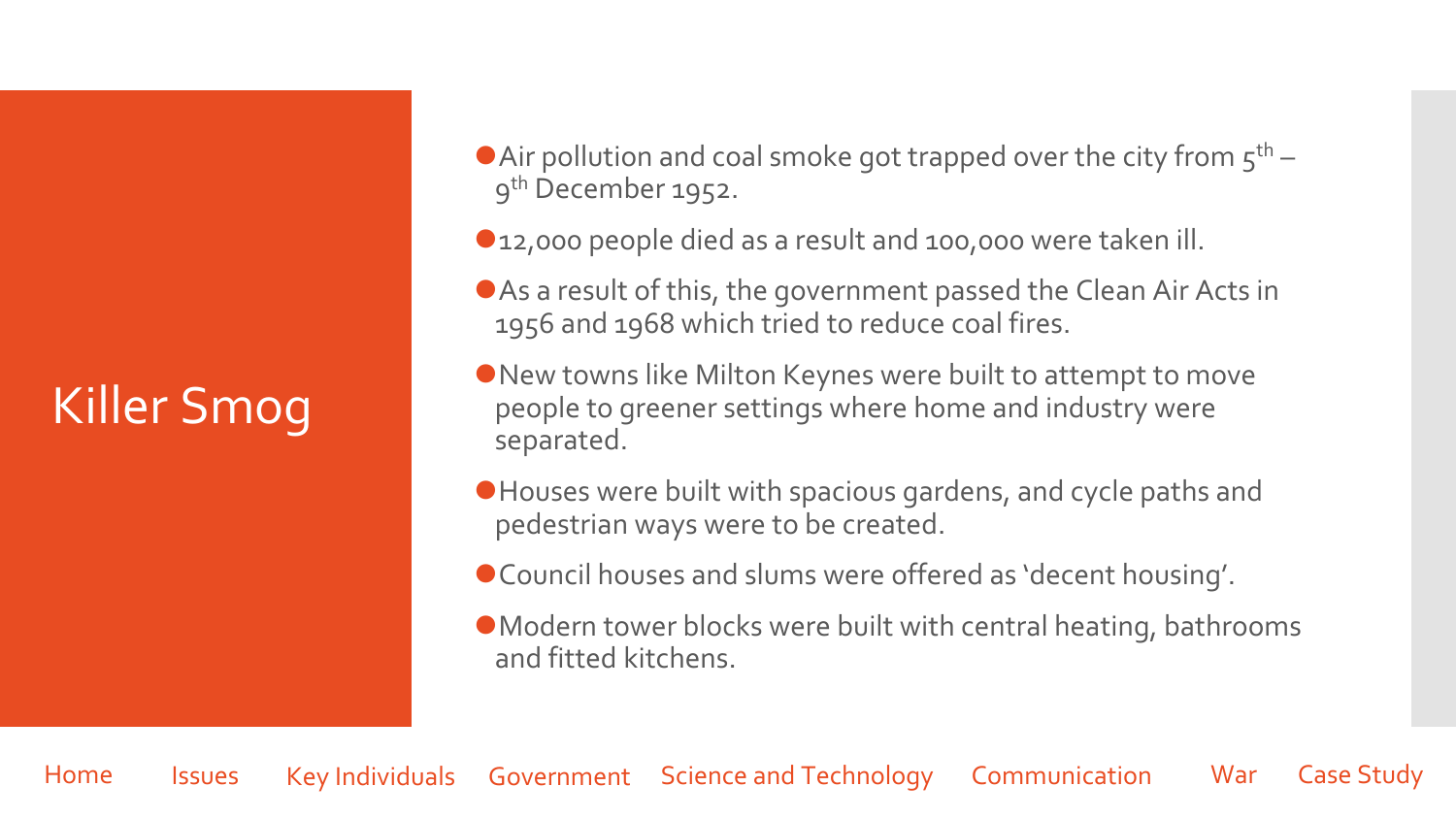## <span id="page-6-0"></span>Key Individuals

- ⚫Louis Pasteur
- ⚫Robert Koch
- ⚫Paul Ehrlich
- ⚫James Simpson
- ⚫Joseph Lister
- ⚫John Snow
- ⚫Alexander Fleming
- ⚫Charles Booth
- ⚫Seebohm Rowntree
- Edwin Chadwick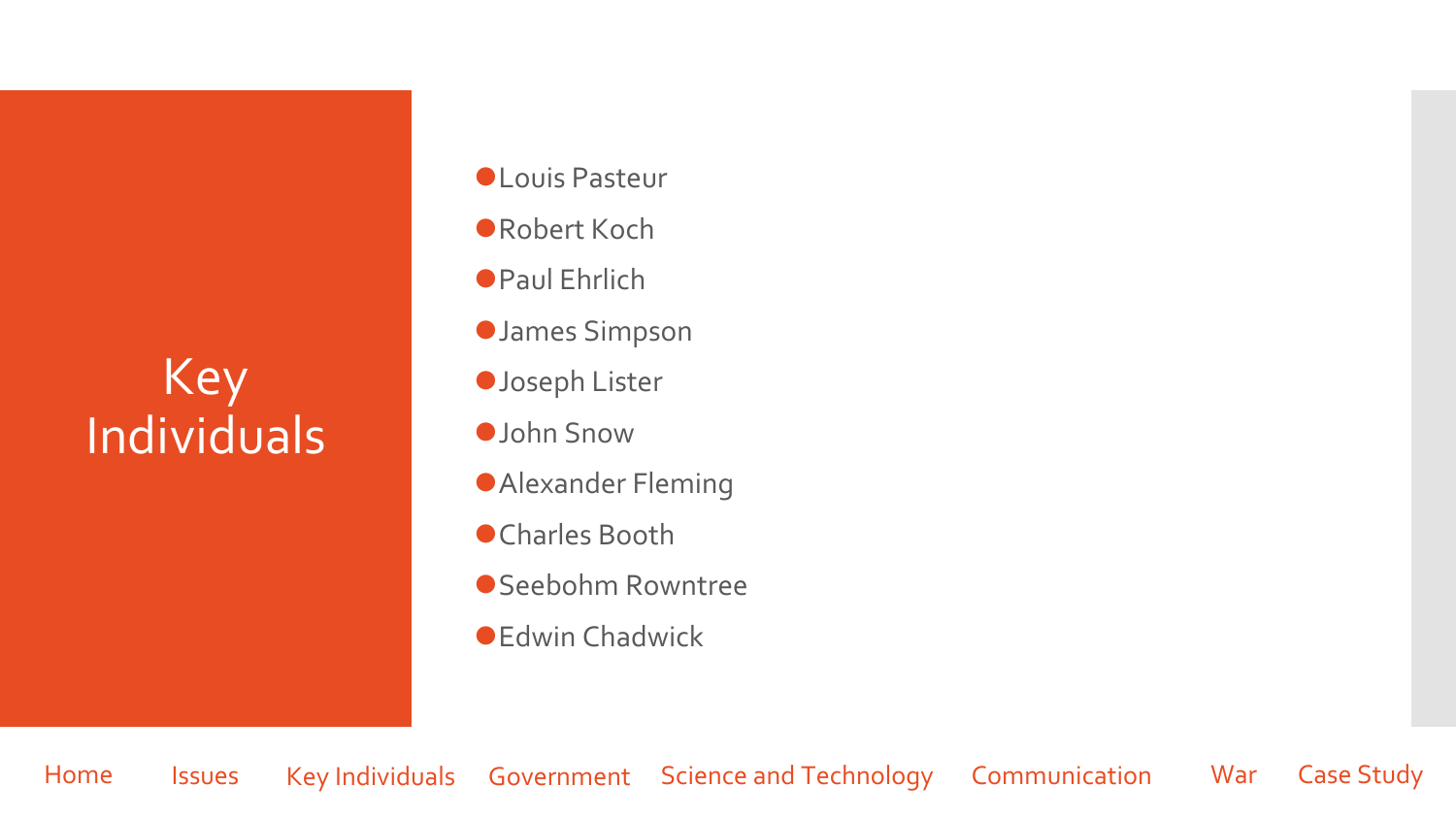

- Louis Pasteur • Before him, many believed that life appeared spontaneously a belief held by Aristotle.
	- ⚫In 1859 he disproved this by showing how food went off due to contamination by microbes in the air.
	- ⚫He went on to argue that these could cause disease.
	- ⚫His "germ theory" was very controversial as he was a chemist not a doctor.
	- $\bullet$  He invented pasteurisation in 1863 for Napoleon  $\mathbb{II}$  to save the French wine industry.
	- ⚫Also discovered, in 1865, that infection was transmitted by parasites.
	- ⚫This led him to his discovery that weakened strains of disease helped animals develop immunity whilst working with chicken cholera.
	- ⚫He drew on others' findings to develop a vaccine for anthrax, successfully immunizing 31 farm animals.
	- ⚫He trialled a vaccine for rabies on Joseph Meister, a boy bitten by a rabid animal, in which he survived.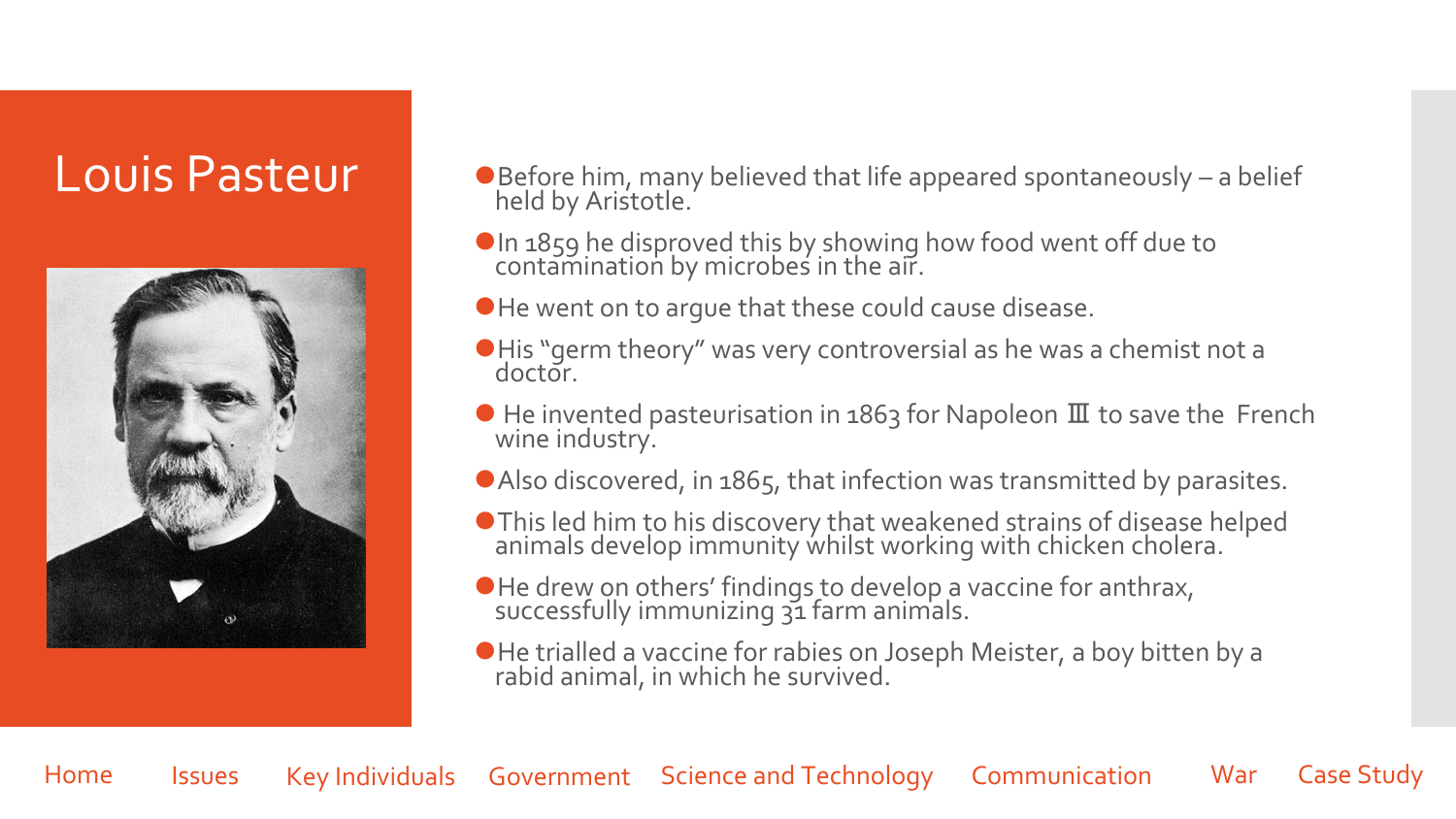## Robert Koch



⚫He discovered how to stain bacteria so it was easier to see under a microscope.

⚫Discovered a way to grow bacteria in a Petri dish.

● He discovered what bacteria caused...

- Anthrax (1876)
- Septicaemia (1878)
- TB (1882)
- Cholera (1883)

⚫Developed a procedure for researchers to follow to find a disease.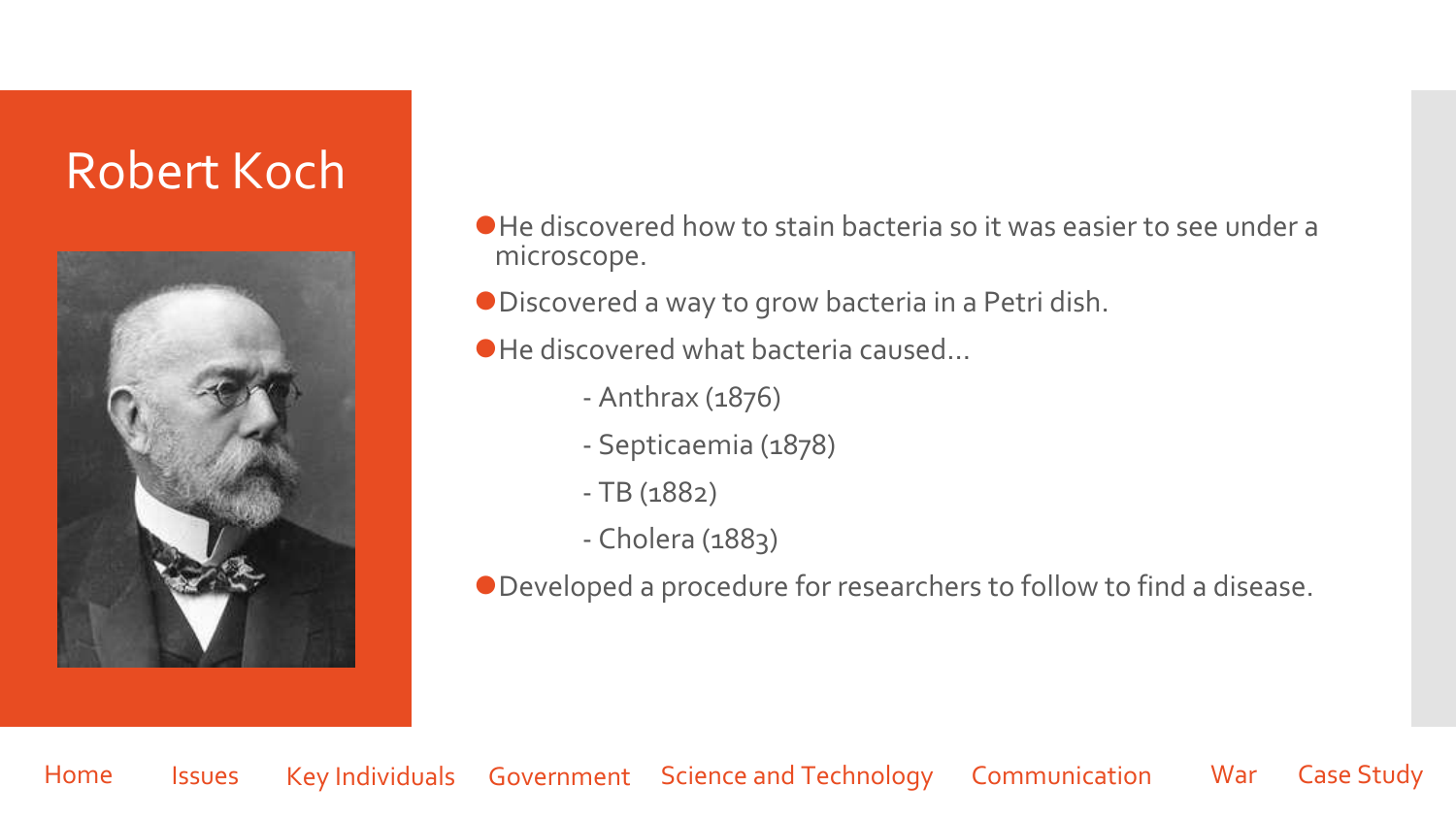## Paul Ehrlich



### ⚫He initially worked for Koch.

- ⚫He used staining techniques to study blood cells under a microscope.
- ⚫He then worked on immunity, leading him to develop an antidiphtheria serum.
- ⚫His work on chemotherapy led to the idea of 'magic bullets' that would target specific organisms in the body.
- ⚫He then developed Salvarsan (compound 606) as a treatment for syphilis.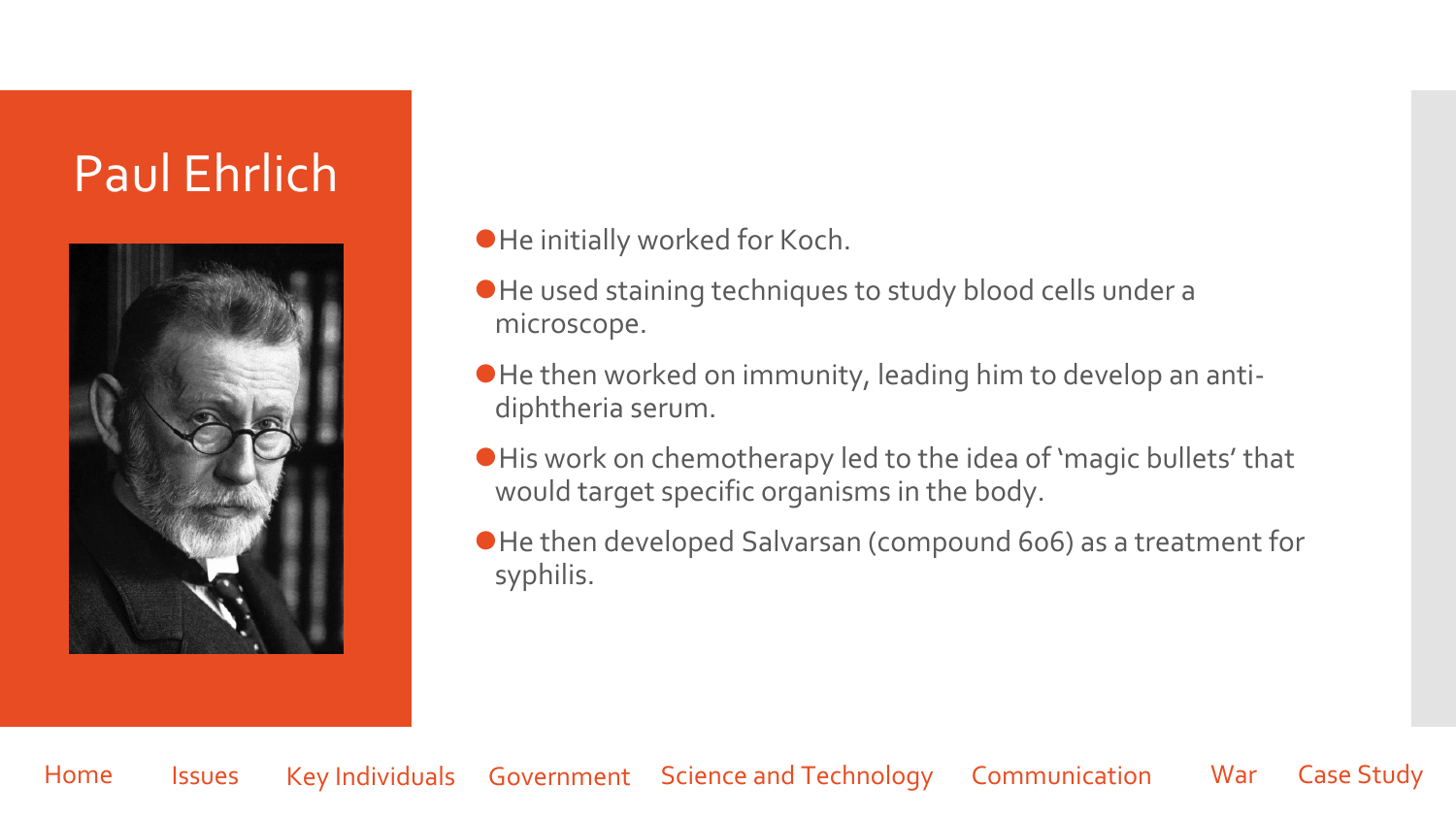# James



- Simpson **Simpson Defamous for his work with anaesthetics during operations.** 
	- ⚫Before him, many surgeons believed that patients *should* experience pain.
	- ●In 1847 he used chloroform after experimenting on himself and his friends, to reduce pain during childbirth.
	- The use of chloroform was quite controversial until in 1853 when Queen Victoria used it while having a baby.
	- ⚫During his work as an obstetrician a surgeon who deals with child birth- he improved the design of forceps used for delivering infants.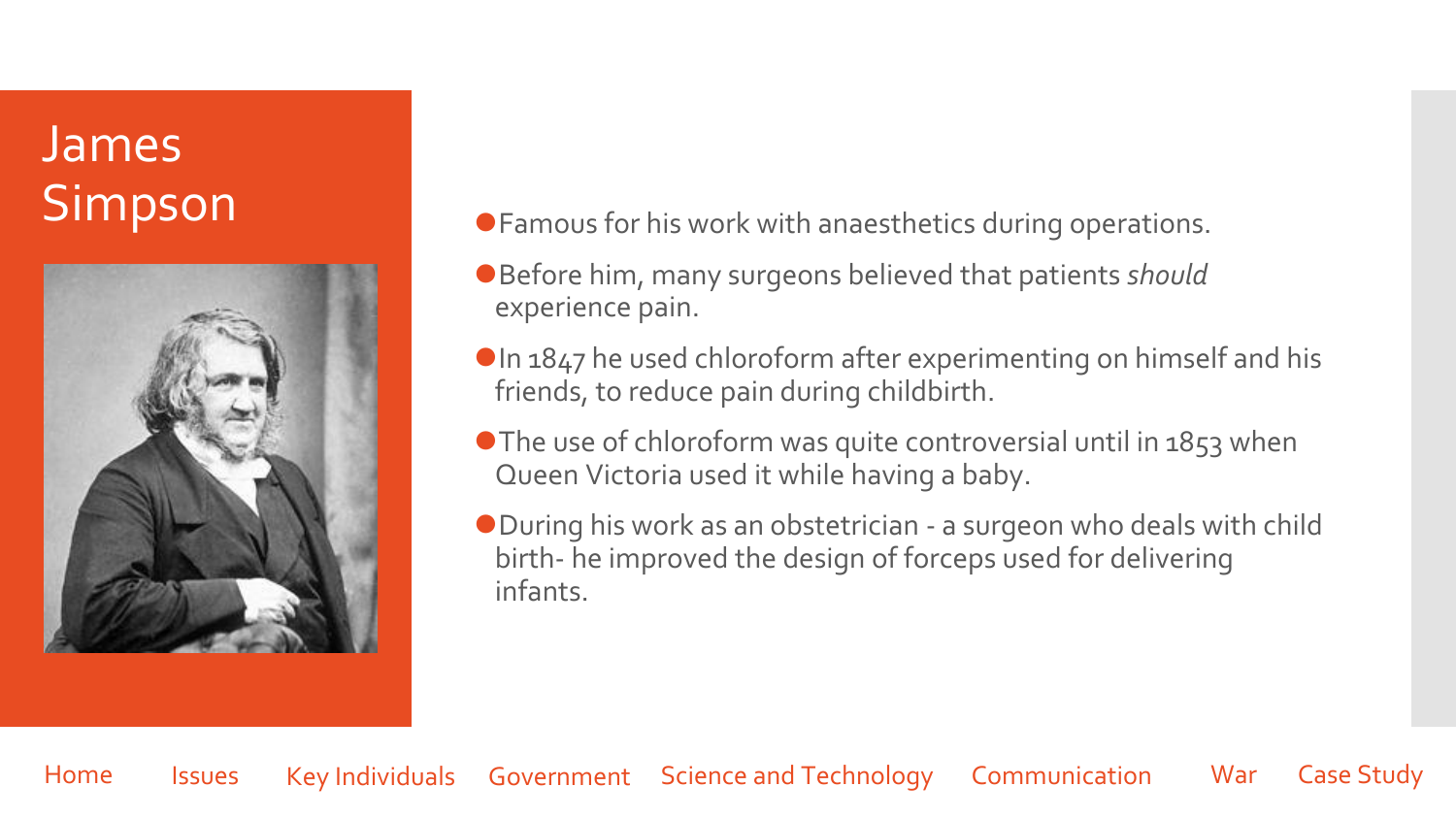

- Joseph Lister  $\blacksquare$   $\blacksquare$  He discovered that using carbolic acid sprayed over the patient kept infection at bay.
	- ⚫He trialled this idea on frogs as it was easier to observe the impact of the changes he was introducing on cold-blooded animals.
	- ⚫He sterilized his instruments with carbolic acid as well.
	- ⚫He sometimes soaked the wound in this acid, and sterilized dressings too.
	- ●By doing this he managed to reduce the death rate from 46% to 15% in 3 years.
	- ⚫In 1871 he invented a machine to spray carbolic acid over the entire operating room and all of its contents – including the people.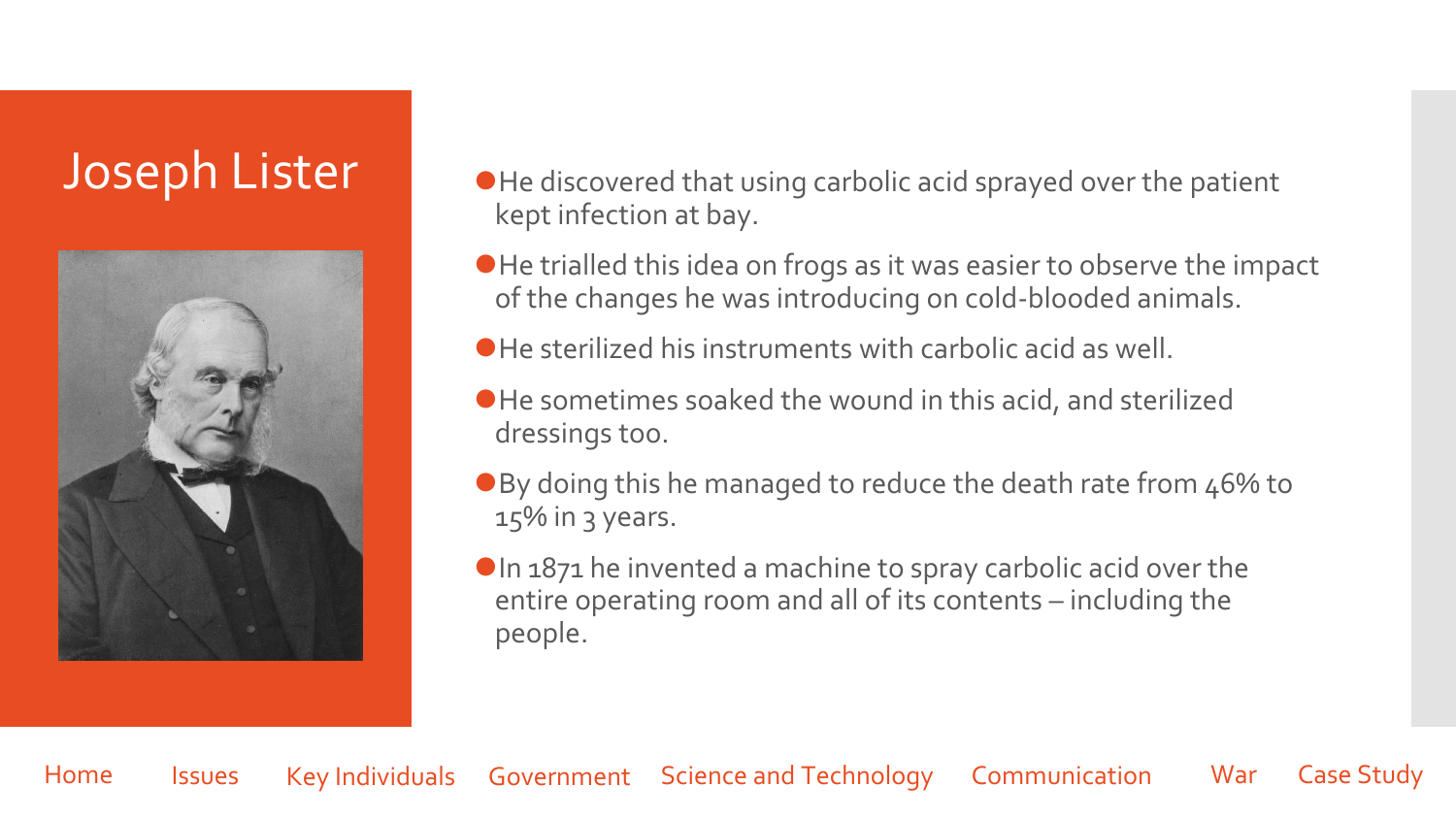

### John Snow **Dele had a surgery on Broad Street, London.**

- $\bigcirc$ In 1849, just after the 1848 cholera outbreak, he published a book arguing that cholera was spread through dirty water rather than miasma, but it wasn't taken seriously.
- ⚫He carefully mapped out the location of each of the 700 deaths in his local area in the outbreak of 1854.
- ⚫This led to his discovery that they all collected their water from the same pump on Broad Street.
- ⚫He also noticed that the working men who drank beer instead of water weren't suffering from cholera.
- ⚫He ordered for this pump to be removed, after which he noticed the immediate decrease in cholera cases.
- ●It was later discovered that a cesspit less than a metre away had leaked into the water supply, contaminating the water.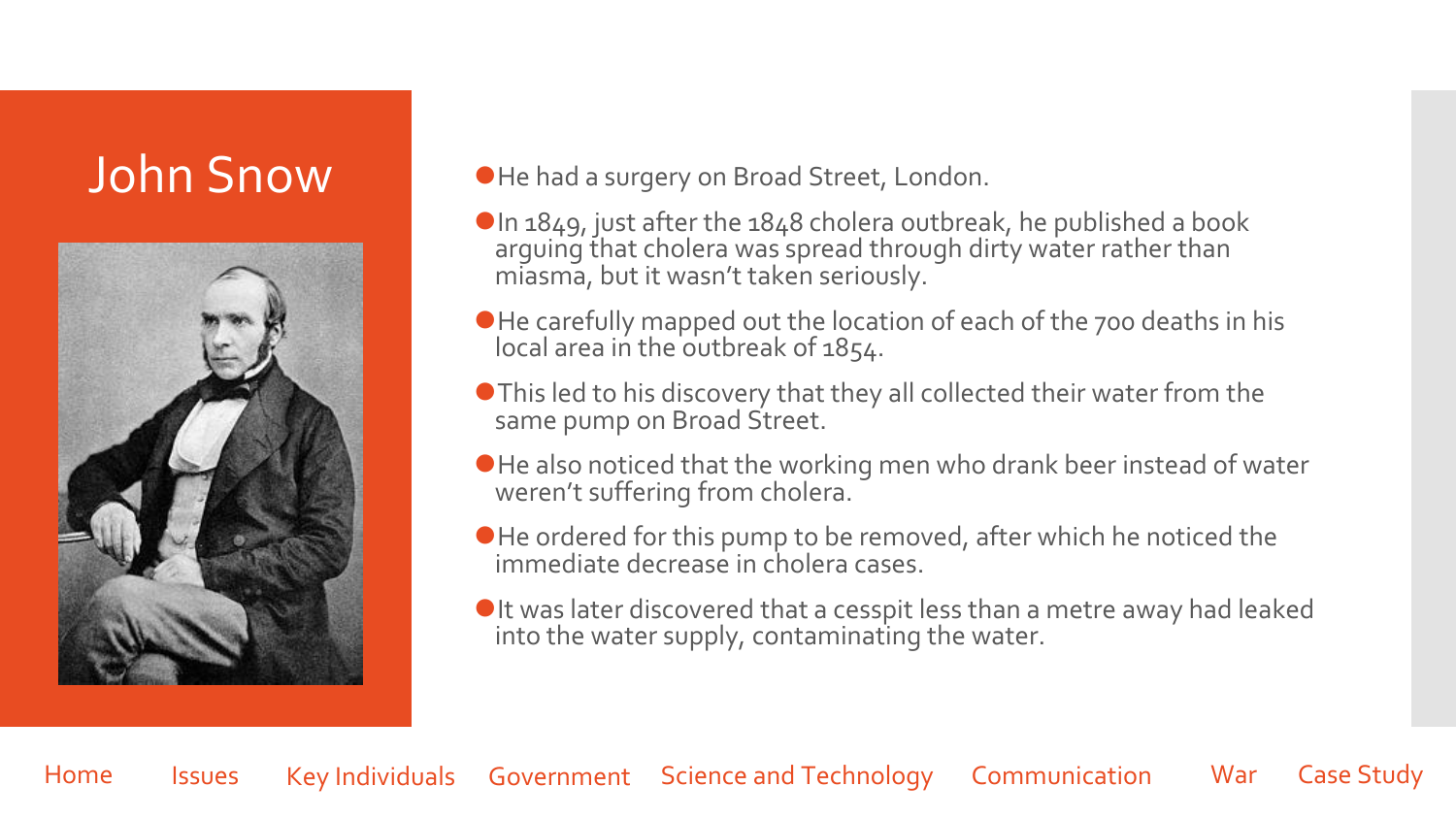## Alexander Fleming



- ⚫He trained as a doctor and served in the Army Medical Corps during World War 1
- ⚫Became a professor in 1928 and published many papers on bacteriology, immunology and chemotherapy.
- ⚫During the war he observed that antiseptics were unable to prevent infection in deep wounds.
- ⚫In 1928 he noticed a mould penicillin- that grew on one of his petri dishes that had killed off the staphylococci bacteria contained in the same dish.
- ⚫He called it an antibiotic, meaning 'destructive of life'.
- ⚫Published his findings in 1929, but couldn't raise enough money to develop the drug.
- ⚫Experimented on a police officer who was scratched badly by a rose bush, who ended up dying 5 days after their supply of penicillin ran out.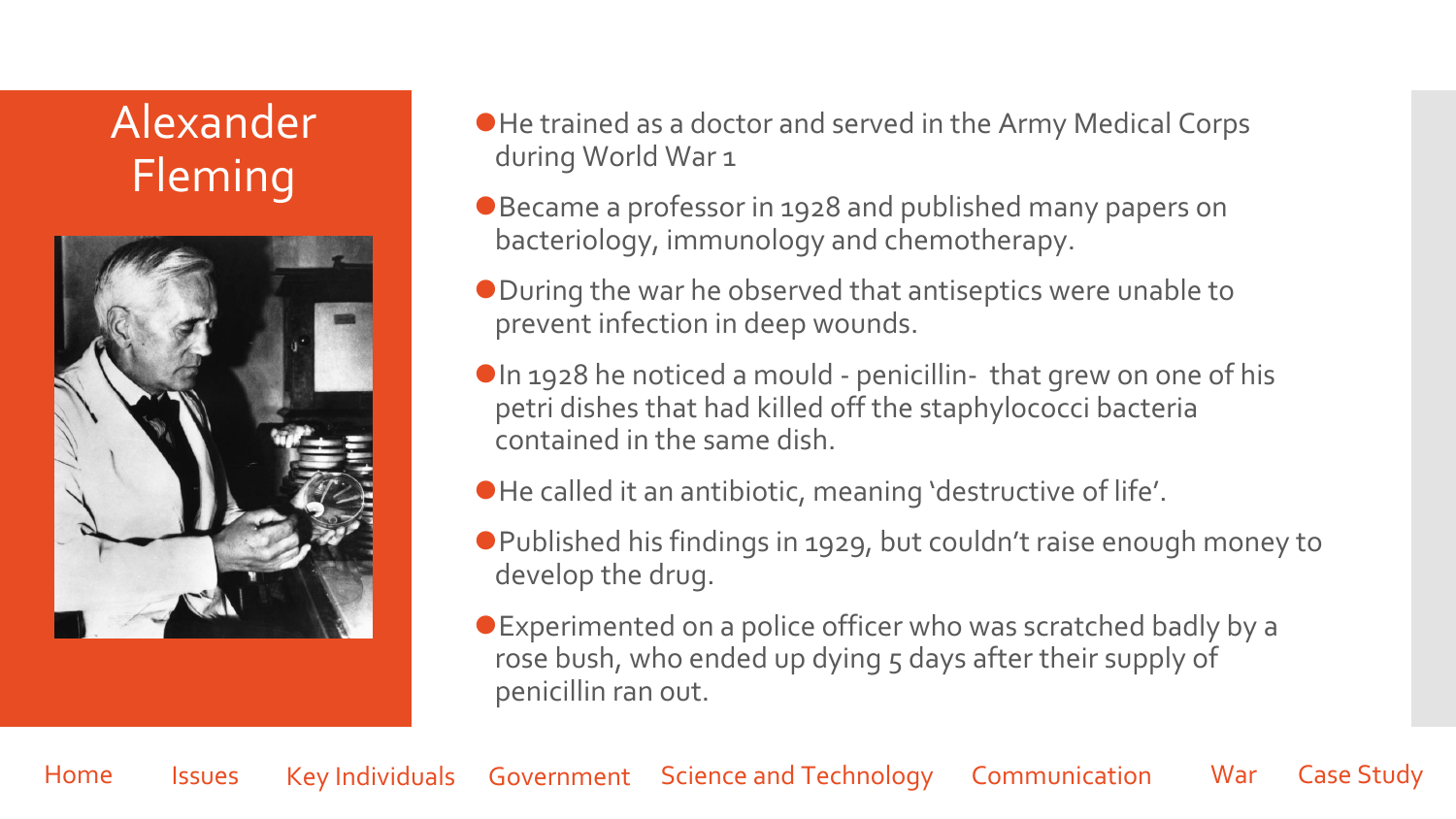

- Charles Booth <sup>OHe discovered the high level of poverty in parts of Liverpool.</sup>
	- ⚫Famous for his documentations of the level of poverty in London 1880s and 90s.
	- Before his investigation, the public were misinformed that only 25% of the working population were living in poverty.
	- To disprove this, Booth hired his own team of investigators and between 1886 and 1903 he investigated over 4000 families.
	- ⚫He published his findings in his report *Life and Labour of the People of London.*
	- ●In this report he stated that 30% of Londoners were living below the Poverty Line.
	- He also discovered that 85% of poverty was caused by unemployment and low wages.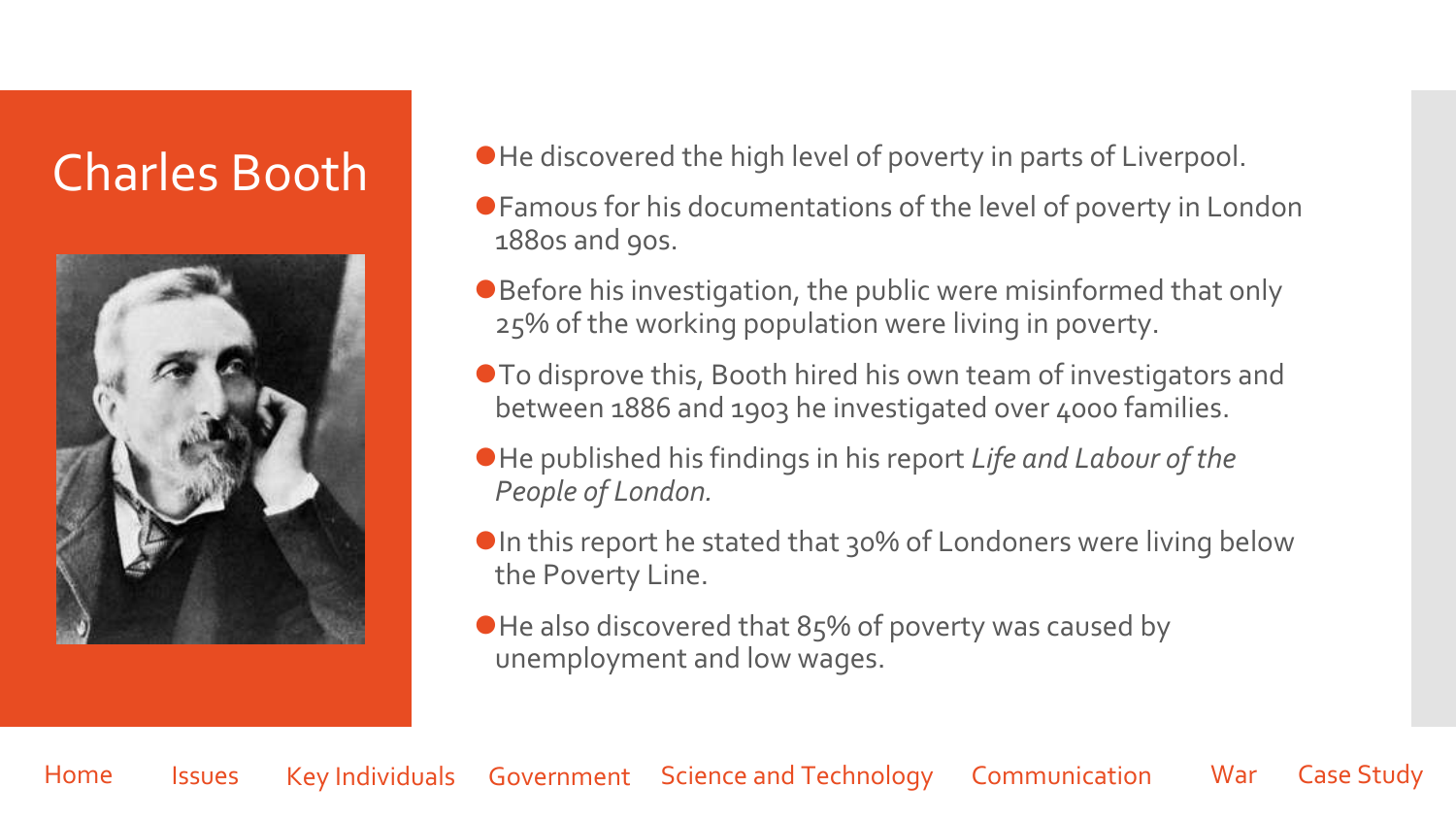## Seebohm Rowntree



- ⚫He had heard of Booth's findings and wanted to see whether the same could be said for York.
- ⚫He conducted his research between 1899 and 1901.
- ⚫He then produced a report labelled *Poverty, A Study of Town Life.*
- ●He reached the conclusion that 28% of people in York lived in Poverty.
- ⚫He divided Poverty into 2 groups:
	- -Primary Poverty-never able to provide themselves with an adequate amount of food, clothes shelter etc.
	- -Secondary Poverty- could just about survive as long as there were no unexpected costs.
- 10% of York was in primary Poverty, 18% in Secondary.
- ⚫He also highlighted the fact that Britain had fallen behind Germany and the USA in industrial power as our workers were too weak. Germany already had a welfare system to help the poor.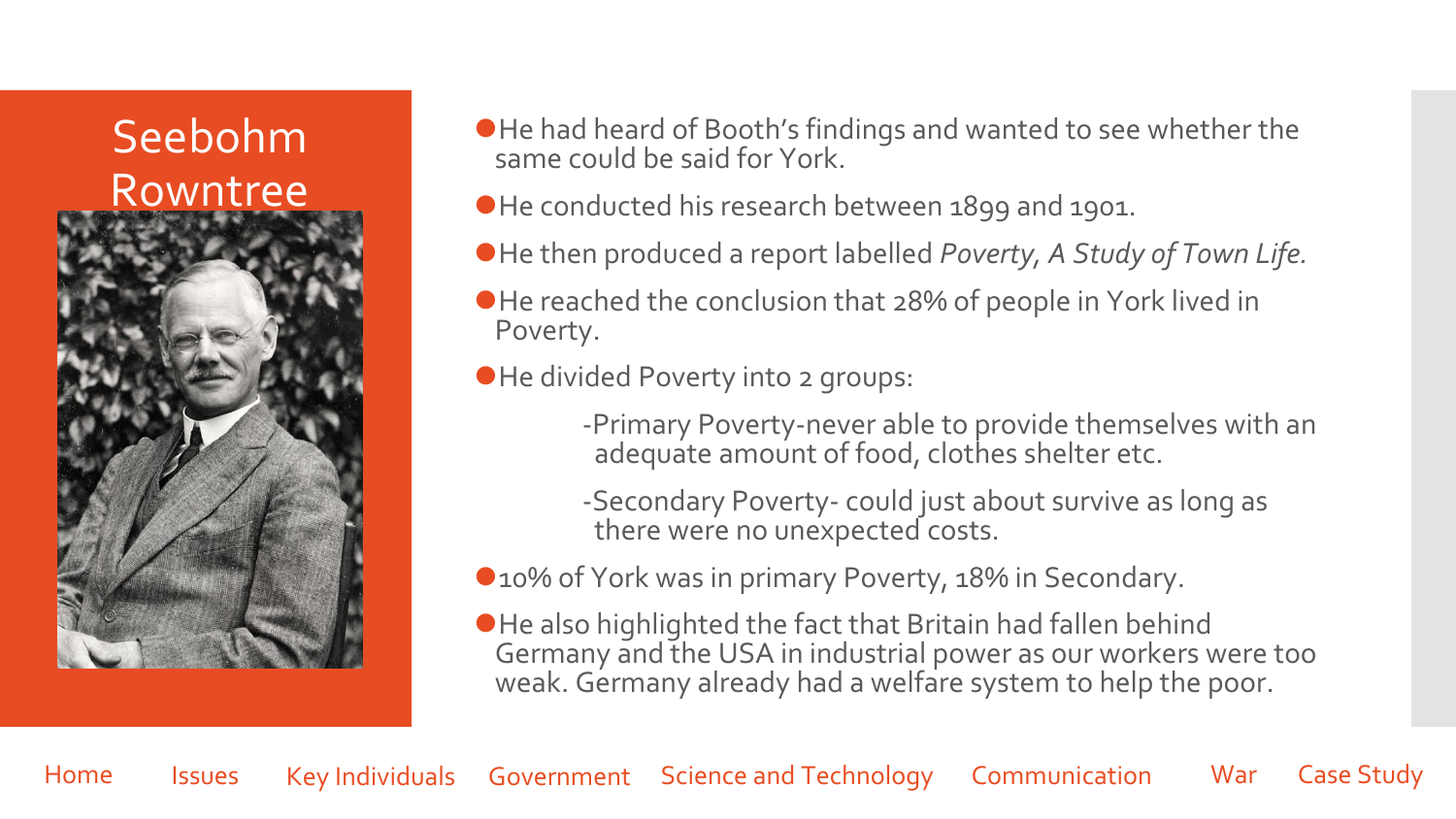## <span id="page-16-0"></span>Government

- ●1834 Poor Law Amendment Act set up workhouses for the poor.
- ●1848 Public Health Act setting up of a Board of Health, and gave towns the right to appoint a Medical Officer of Health.
- ⚫1853 Vaccination Act vaccination of children against smallpox is made compulsory.
- ●1866 Sanitary Act ensured that closed sewage systems were introduced and overcrowded residences became illegal.
- ●1875 Public Healthy Act enforced laws about slum clearance and provision of sewers and clean water.
- ●1875 Food and Drugs Act ensured that all food and medicine sold is of a reasonable quality and safe for consumption.
- 1906 Workmen's Compensation Act granted compensation for injuries at work.
- 1906 Education Act introduced free school meals.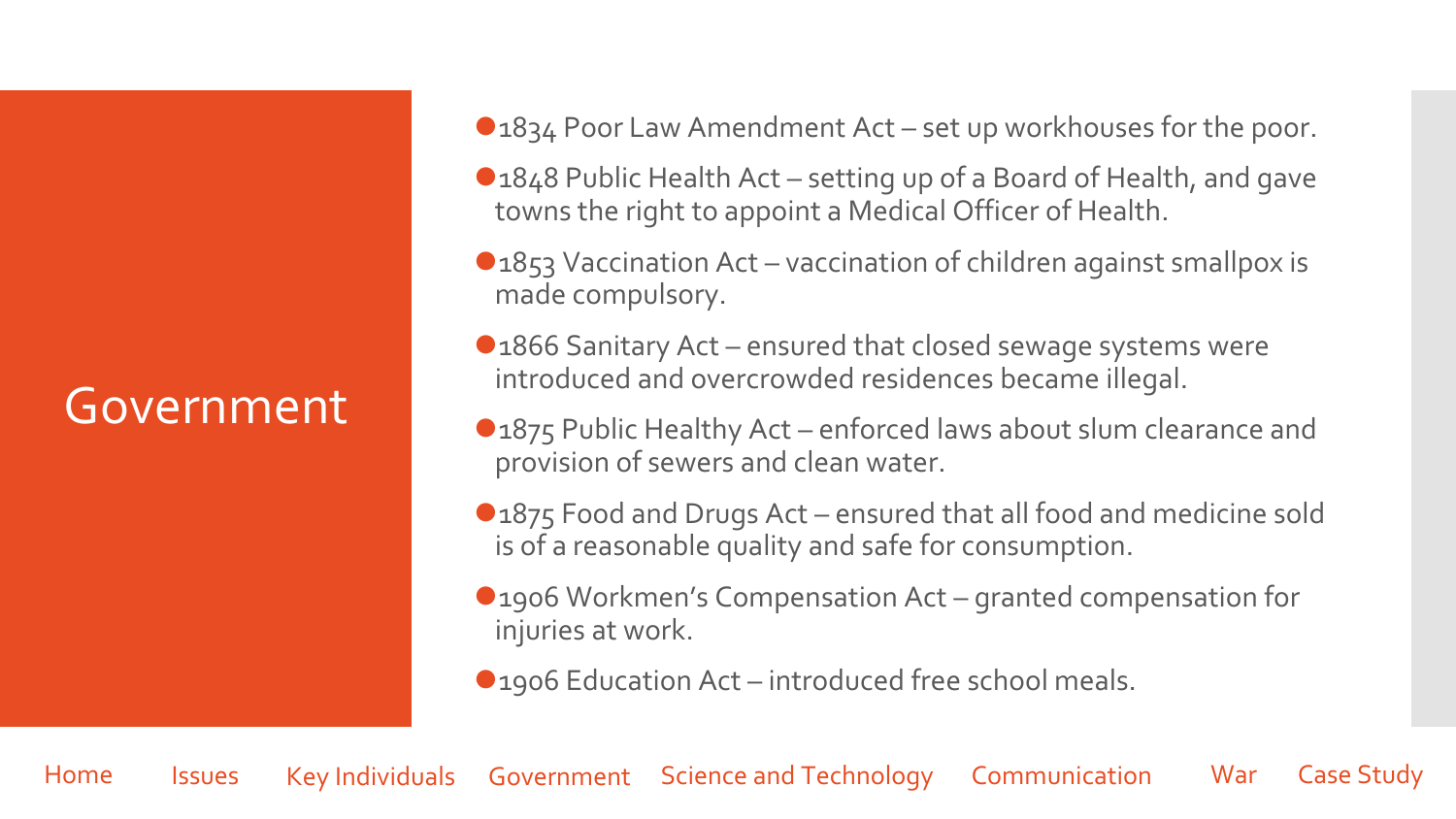## Government

- ●1907 Education Act introduced school medical inspections and scholarships for poor children.
- ●1907 Matrimonial Causes Act maintenance payments for divorced women.
- 1908 Children's and Young Person's Act made it illegal to sell drugs, alcohol or fireworks to children and neglected children were visited.
- 1908 Old-Age Pensions Act over 70s received money to live on.
- 1909 Labour Exchanges Act helped people get back into jobs.
- ⚫1909 Housing and Town Planning Act made it illegal to build back-to-back houses.
- 1909 Trade Boards Act minimum wage for sweatshop workers.
- ●1911/12 National Insurance Act sick and unemployment pay introduced if you paid contributions to the scheme.
- ●1948 NHS introduced.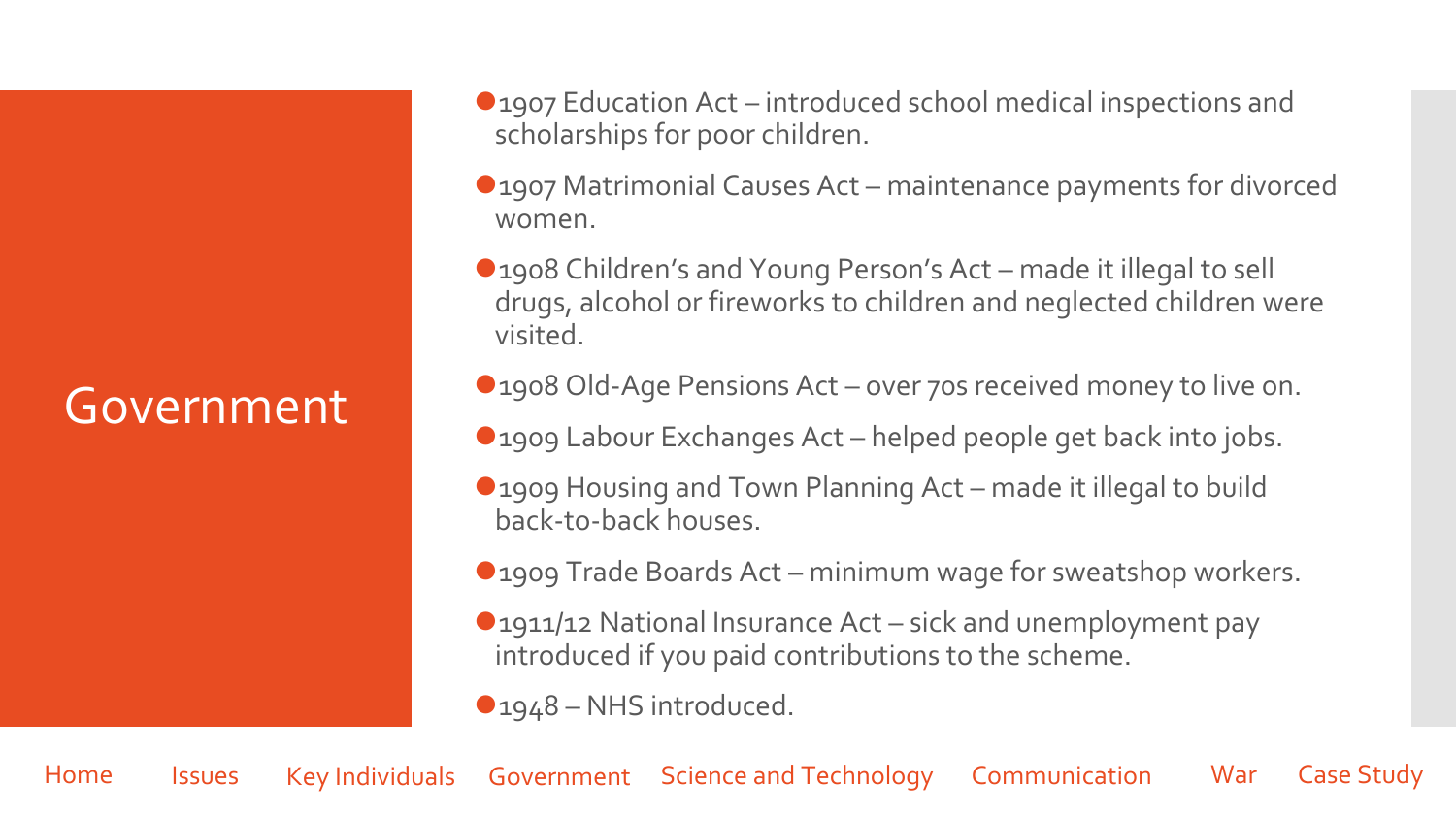<span id="page-18-0"></span>Science and Technology – 19<sup>th</sup> Century

- ⚫Louis Pasteur's discovery of 'germ theory' led to the invention of vaccines that specifically target the disease.
- Robert Koch linked particular germs to different diseases, discovering the bacteria responsible for cholera thus proving the work of John Snow.
- Paul Ehrlich developed the first effective treatment for syphilis, Salvarsan 606.
- ⚫Ehrlich also developed 'magic bullets', these were carefully designed drugs that targeted specific areas of the body.
- 1816- the stethoscope is invented in Paris.
- ⚫Thermometers became very popular in the 1850s.
- ⚫Single lens microscopes remained popular.
- ●1895 the first X-ray machine invented.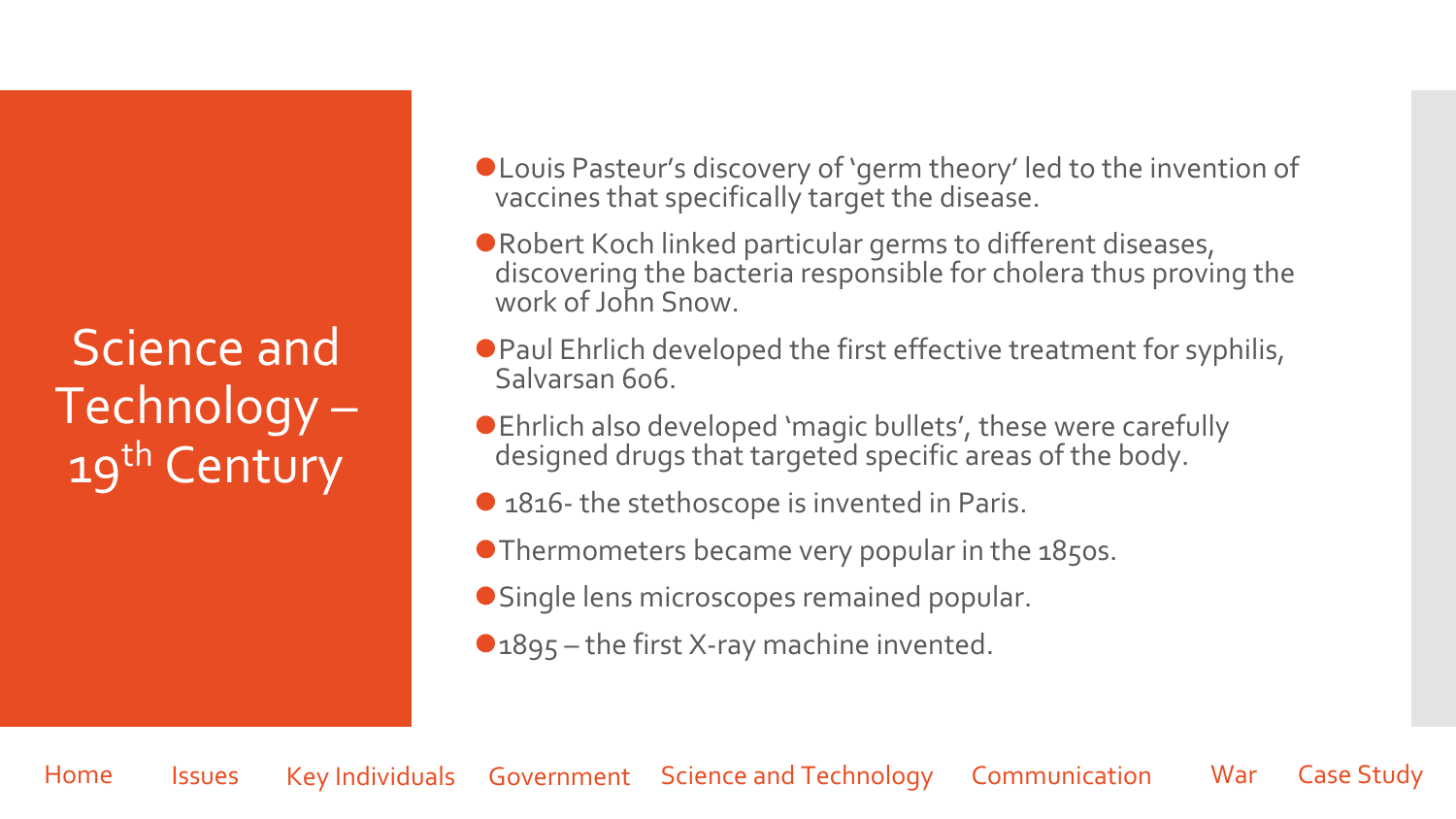Science and Technology – 20<sup>th</sup> Century

- ⚫X-ray units now made mobile for easy use in the war.
- ⚫Doctors began to develop radiotherapy to target cancerous cells without the need for invasive surgery.
- ⚫Karl Landsteiner discovers blood groups, leading to the invention of blood transfusions.
- ⚫Anti-coagulants added to blood to keep it fresh for 28 days.
- ●1952 first kidney transplant.
- 1961 first pace-maker developed.
- 1967 first heart transplant, patient lived for 18 days.
- ●1972 hip replacements introduced.
- 1978 first test tube baby successfully created.
- ⚫Imaging technology allows for earlier and clearer diagnosis.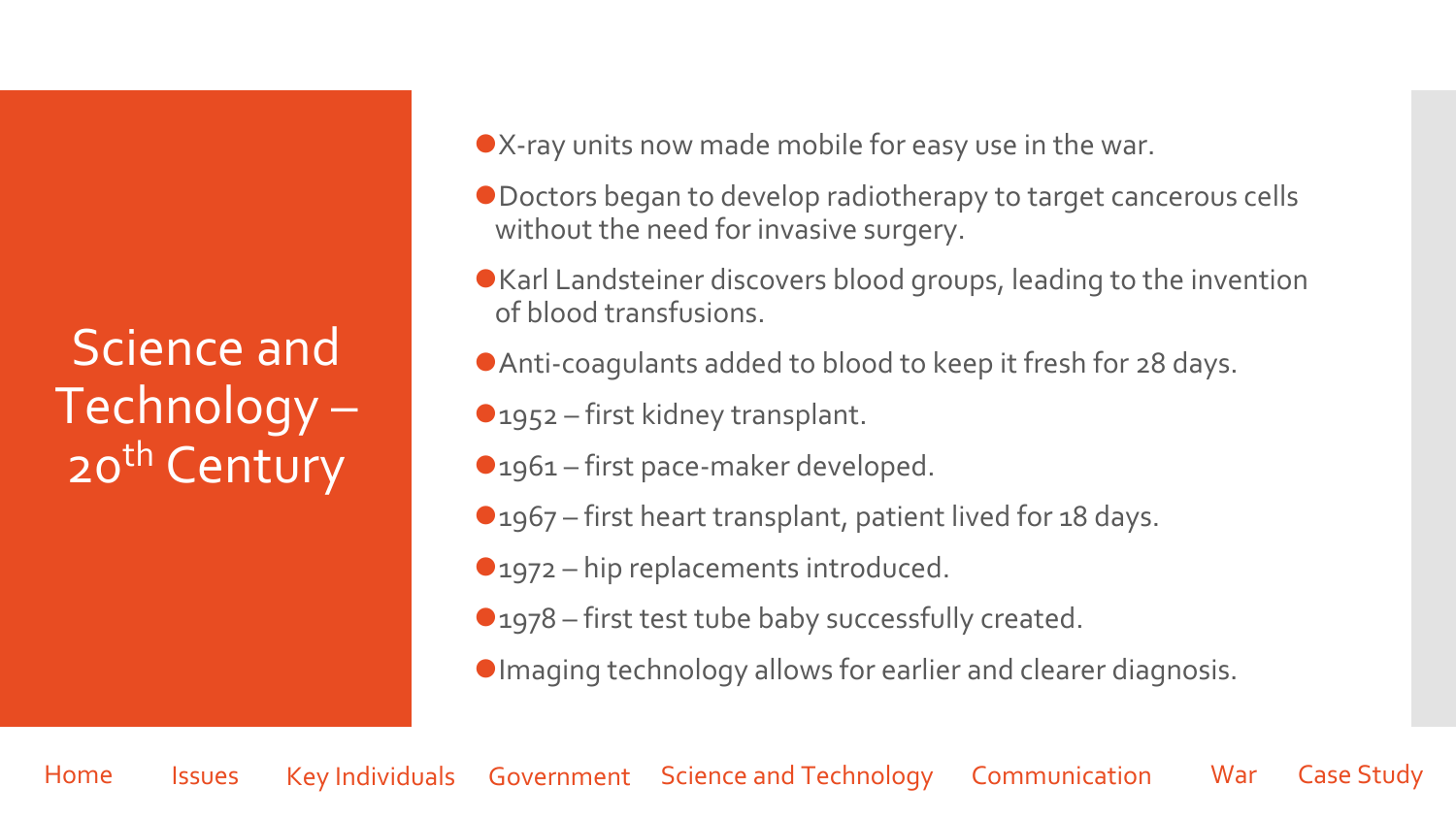Science and Technology – 20<sup>th</sup> Century

- ⚫1953 DNA discovered, improving the medical profession's understanding of how the body functions.
- ⚫Non-invasive surgery using radiation or a miniature cameras allows a surgeon to see inside the patient without cutting open the body.
- ⚫Keyhole surgery is now commonplace reducing the intrusiveness of operating on someone.
- ⚫Laser treatment is now widespread, especially for eye operations and cancer as it takes a fraction of the time, with a much faster healing process.
- ⚫Mortality rates are now closely monitored, and league tables within hospitals allow patients to choose the 'best' place for treatment.
- ⚫CAT scans, MRI scans and endoscopes all allow surgeons to see inside the body.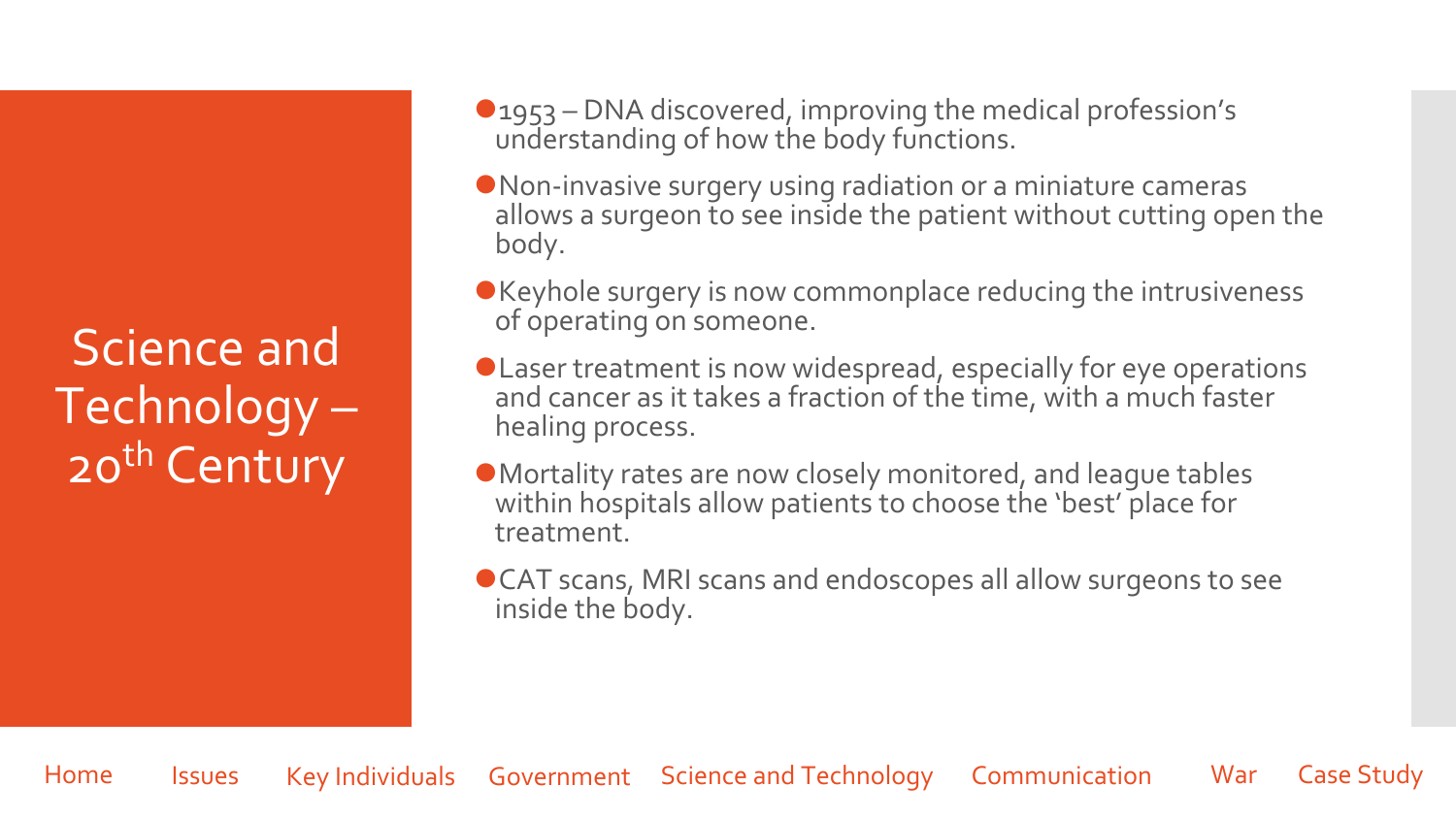## <span id="page-21-0"></span>**Communicatio** n

- ⚫1842 Edwin Chadwick published *Report on the Sanitary Conditions of the Labouring Population,* discussing the links between poor sanitation and disease, low life expectancies and high mortality rates.
- ⚫1889 Booth published *Life and Labour of the People in London*, coming to the conclusion that 30% of people were living in poverty.
- ⚫1901 Rowntree published *Poverty, A Study of Town Life*, further proving the research of Booth and that it applied to York where he also discovered that people needed to earn at least 21 shillings a week in order to stay out of poverty.
- ⚫1942 Beveridge wrote *Social Insurance and Allied Services,*  identifying the 5 'giant evils' of poverty: disease, want, idleness, ignorance and squalor.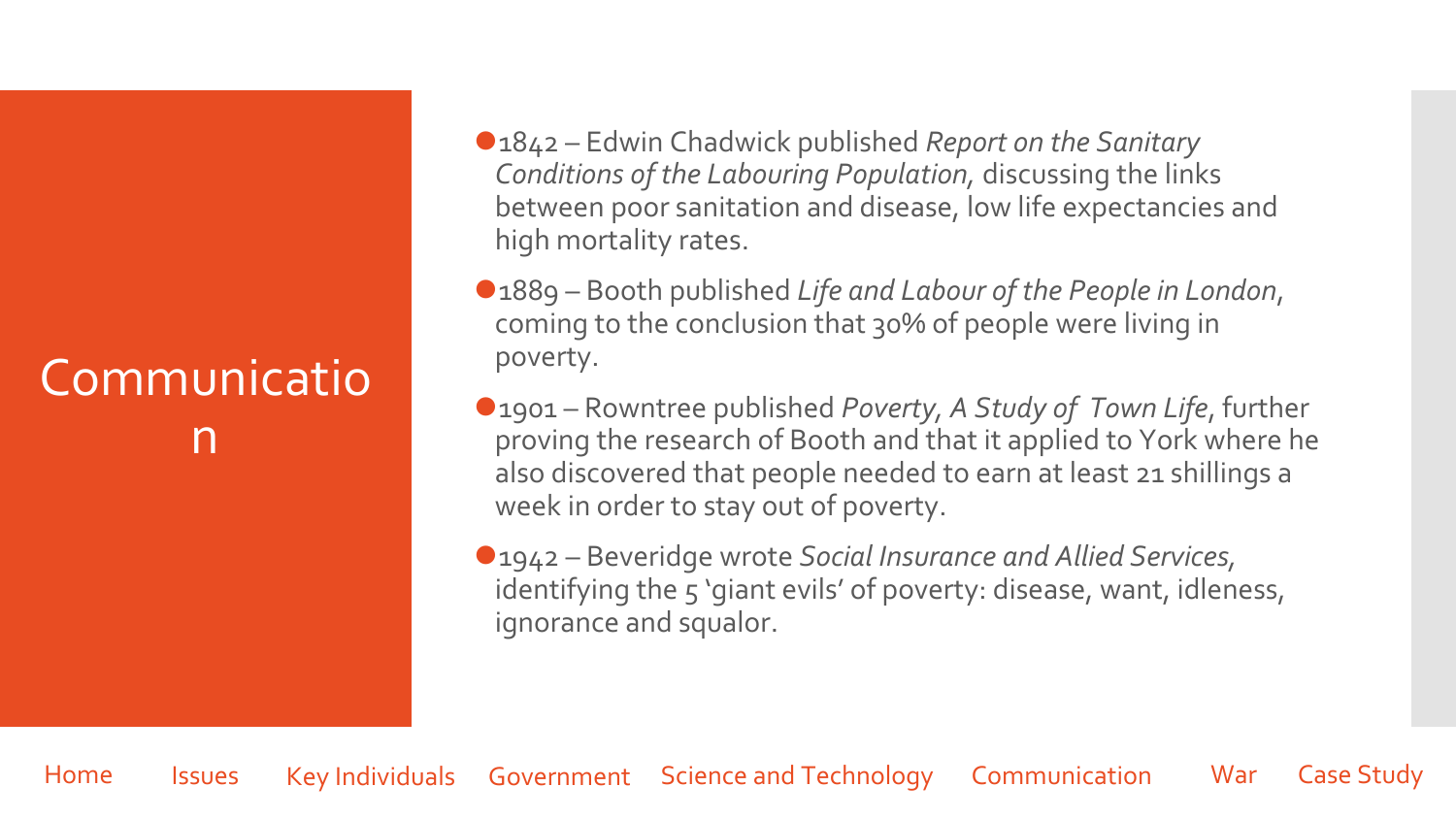## <span id="page-22-0"></span>War

⚫Florence Nightingale cleaned up hospitals and cut the mortality rate down from 40% to just 2% in the Crimean War.

● The First World War provided inspiration for Fleming to create an effective antiseptic to prevent infection in deep wounds.

**O** 1915 – Casualty Clearing Stations (CCS) were set up as near to the Front as possible, organizing injuries into 3 types: slightly wounded; those who need hospital care; and those beyond help.

● The Second World War was a huge incentive for developing penicillin, and was used for the first time on troops in 1943.

⚫William Rivers developed the 'talking cure' for those suffering from shellshock (PTSD).

⚫Harold Gillies developed skin grafts to treat facial injuries from the war.